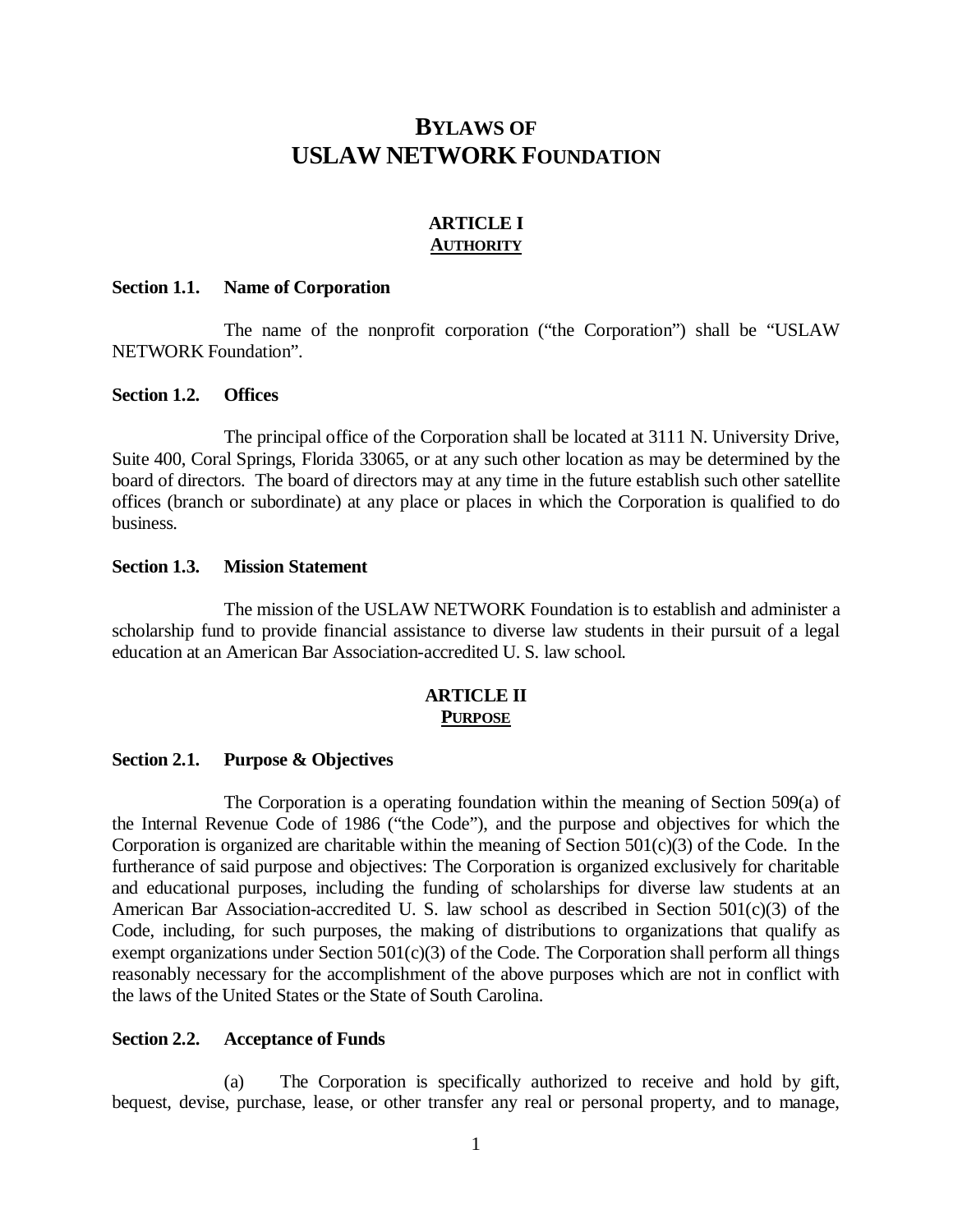invest, and reinvest the same and to use and dispose of the any such funds, property, or assets for such purposes as above stated;

(b) The Corporation may accept funds or assets which are not restricted in purpose or effect from individuals, private organizations, and public organizations; and

(c) The Corporation may accept funds, real or personal property, any negotiable instruments, and any other assets by way of donations, contributions, gifts and grants (including those from other corporations) and also including such deferred and conditional gifts the acceptance of which shall be determined by the board of directors to be in the best interests of the Corporation.

### **Section 2.3. Resource Dedication**

The property and assets of the Corporation are dedicated to supporting its charitable purpose. No part of any earnings or resources of the Corporation shall inure to the benefit of any director or officer of the Corporation, except that reasonable compensation may be paid for services rendered to or for the Corporation effecting one of its purposes. No director or officer of the Corporation or any private individual shall be entitled to share in the distribution of any of the Corporation assets on dissolution of the Corporation. Notwithstanding any other provision of the articles of incorporation or these bylaws, the Corporation shall not conduct, or carry on, any activities not permitted to be conducted or carried on by an organization exempt under Section 501 (c) (3) of the Code and its regulations as they now exist, or as they may hereafter be amended, or by an organization contributions to which are deductible under Section  $170(c)(2)$ . Upon the dissolution of the Corporation or the termination of its affairs, the assets of the Corporation shall be distributed according to the articles of incorporation.

### **ARTICLE III POWERS OF CORPORATION**

### **Section 3.1. Powers**

As a means of accomplishing the foregoing purposes, the Corporation shall have the following powers:

(a) To accept, acquire, receive, take, and hold by bequest, devise, grant gift, purchase, exchange, lease, transfer, judicial order or decree, or otherwise, for any of its objects and purposes, any property, both real and personal, of whatever kind, nature, or description and wherever situated;

(b) To seal, exchange, convey, mortgage, lease, transfer, or otherwise dispose of any such property, both real and personal, as the objects and purposes of the Corporation may require, subject to such limitations as may be prescribed by law;

(c) To invest and reinvest its funds in such stock, common or preferred, bonds, debentures, mortgages, or in such other securities and property as the board of directors shall deem advisable, subject to the limitations and conditions contained in any bequest, devise, grant, or gift,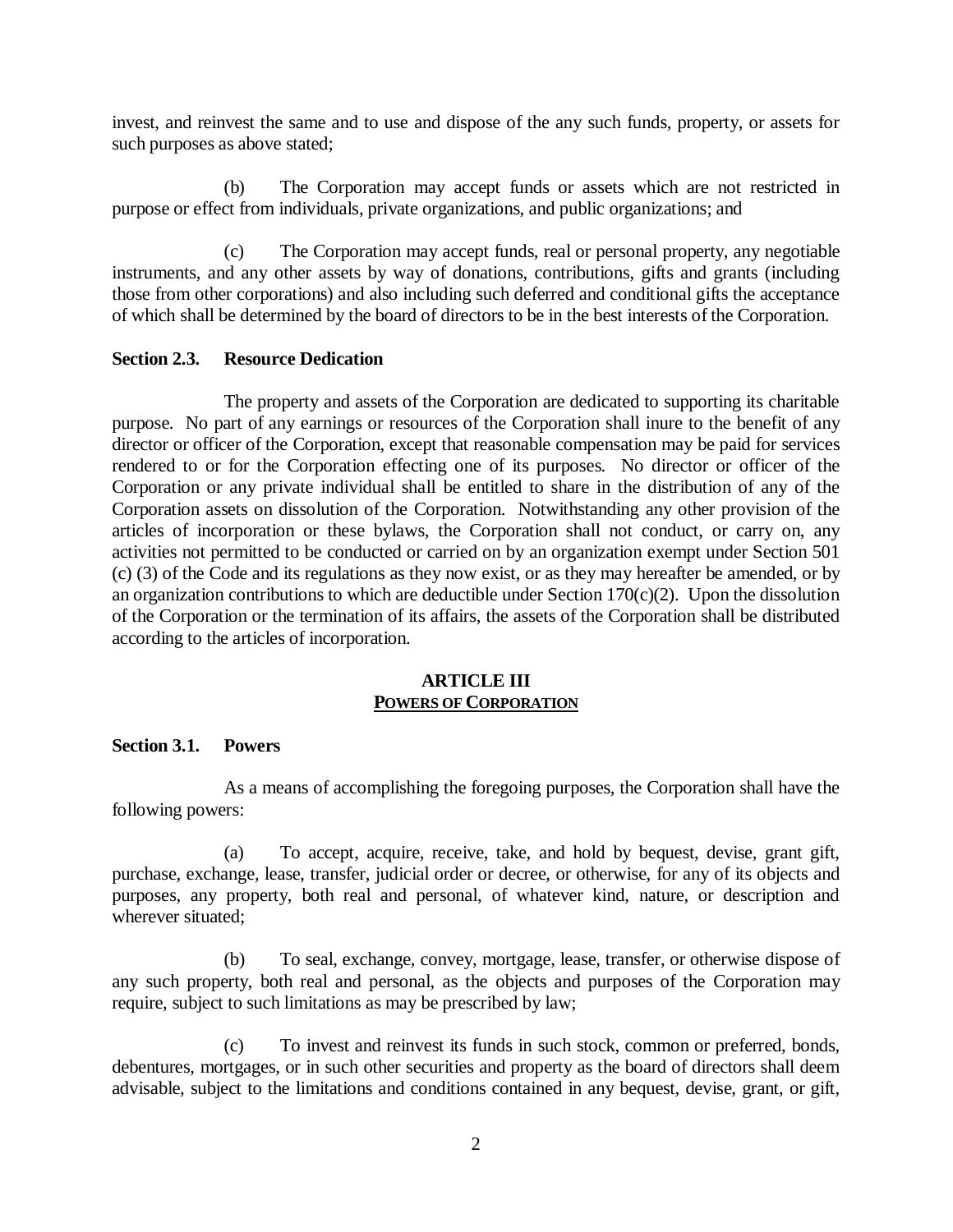provided such limitations and conditions are not in conflict with the provisions of Section 501 (c) (3) of the Code and its regulations as they now exist, or as they may hereafter be amended.

(d) To enter into collaborative relationships and/or contracts with other nonprofit organizations and federal or state agencies having a similar mission, in order to more effectively and efficiently carry out the purposes and programs of the Corporation.

### **Section 3.2. Limitations and Conditions**

In general, and subject to such limitations and conditions as are, or may be, prescribed by law, the Corporation may exercise such other powers which now are, or hereafter may be, conferred by law upon a Corporation organized for the purpose herein above set forth, or necessary or incidental to the powers so conferred, or conductive to the attainment of the purposes of the Corporation, subject to the further limitation and condition that, notwithstanding any other provision of the articles or these bylaws, only such powers shall be exercised as are in furtherance of the tax-exempt purposes of the Corporation and as may be exercised by an organization exempt under Section 501(c)(3) of the Code and its regulations as they now exist, or as they may hereafter be amended, and by any organization, contributions to which are deductible under Section  $170(c)(2)$ of the Code and regulations as they now exist, or as they may hereafter be amended.

#### **ARTICLE IV CORPORATE ACTIVITIES**

#### **Section 4.1. Nonpartisan Activities**

The Corporation has been formed under the South Carolina Nonprofit Corporation Act of 1994 for the charitable purposes described above, and it shall be nonprofit and nonpartisan. No substantial part of the activities of the Corporation shall consist of the publication or dissemination of materials with the purpose of attempting to influence legislation, and the Corporation shall not participate or intervene in any political campaign on behalf of any candidate for public office or for or against any cause of measure being submitted to the people for a vote.

#### **Section 4.2. Means for Accomplishing Objectives**

The Corporation shall accomplish its objectives primarily through the receipt, investment and management of funds for the purpose of supporting its charitable purpose, and by performing such other lawful activities and functions that further its charitable purpose and are consistent with its tax exemption.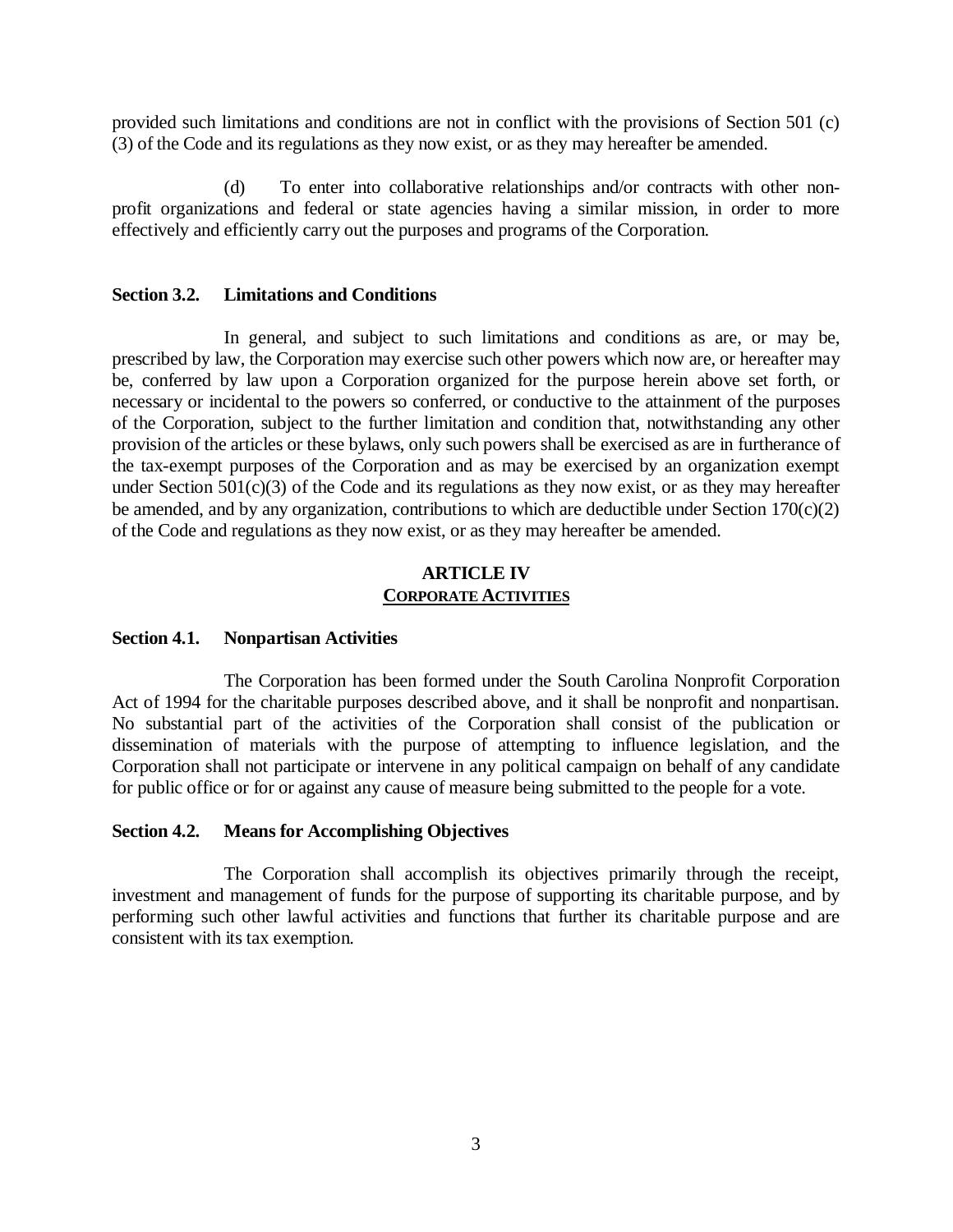### **ARTICLE V BOARD OF DIRECTORS**

### **Section 5.1. Board of Directors**

The Corporation shall have as its governing board the same individuals serving from time to time as directors of the USLAW NETWORK, a Delaware Corporation, including the specific terms of service.

#### **Section 5.2. Tenure**

Each member of the board of directors shall serve a term coterminous with his or her service as a member of the board of directors of the USLAW NETWORK. Any board member of the Corporation may be removed by the majority of the other board members whenever in their judgment removal would serve the best interests of the Corporation.

#### **Section 5.3. Officers**

The Board shall elect one of its members to serve as Chairman of the Corporation's board, and other members to serve as Vice-Chairman, Secretary, and Treasurer. The Chairman or his or her designee shall preside at all meetings of the board of directors, the Secretary shall be responsible for maintaining the minutes of all meetings, and the Treasurer shall keep all financial records in order, in addition to the ordinary duties and responsibilities attendant to such positions.

#### **Section 5.4. Directors' Duties**

1. The directors shall fulfill all other responsibilities outlined in these bylaws or the articles of incorporation consistent with responsibilities specifically designated to another corporate officer.

2. All meetings of the board of directors may be conducted according to any medium of communication in which all directors may simultaneously speak and be heard by all other directors as stated in S.C. Code Ann. § 33-31-820.

### **Section 5.5. Committees**

The Chairman of the board shall name such committees as deemed necessary for the expeditious transaction of the affairs of the Corporation; such committees may be comprised of or include persons not members of the board or of the Corporation; however, the chairman of any committee must be a member of the board of directors.

### **Section 5.6 Conflicts of Interest Policy**

The Conflicts of Interest Policy which is attached hereto as Exhibit A is incorporated by reference herein, in its entirety.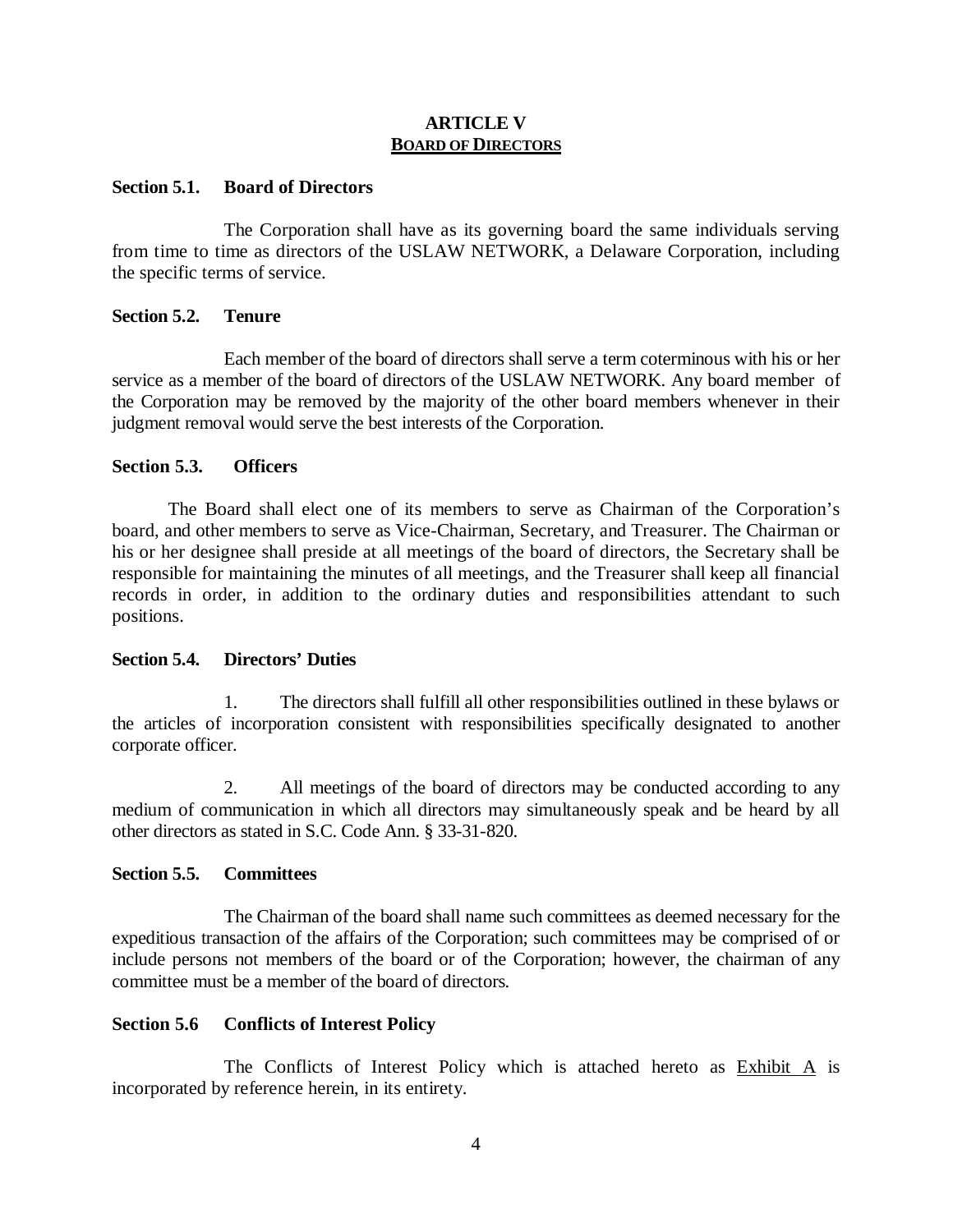### **Section 5.7 Compensation**

The board of directors shall serve without compensation for services to the Corporation as directors or officers. The directors or officers may be reimbursed for reasonable travel expenses, if any, for attendance at each meeting of the board. In addition, directors or officers may be reimbursed for ordinary and necessary expenses incurred in the performance of their duties for the Corporation.

### **ARTICLE VI MEETING OF BOARD**

#### **Section 6.1. Place of Meeting**

The board of directors shall hold its regular annual meeting in conjunction with the annual meeting of the board of directors of the USLAW NETWORK, or such other time or place as the directors may select, provided that all board members are given sufficient notice of the time and location prior to the meeting.

#### **Section 6.2. Meetings**

(a) The board of directors shall hold a regular annual meeting for the purposes of organization and the transaction of any other business. Other regular meetings of the board shall be held at such time as shall be fixed by the board of directors.

(b) Special meetings of the board of directors for any purpose may be called at any time by the Chairman or by any three (3) directors with proper notification of such call to the corporate officer in charge of issuing notice to all parties.

(c) Notice for all meetings of the board shall properly be given in writing at least five (5) days in advance to each director, and shall include the date, time, place, and the purpose of the meeting.

#### **Section 6.3. Quorum**

A quorum of the board of directors shall consist of not less than a majority of the board of directors duly appointed to the board.

### **Section 6.4. Proxy Voting**

When a member of the board cannot attend a meeting, he or she may authorize another member of the board to cast his/her ballot provided:

(a) The absent board member has been informed of the issues to be considered,

and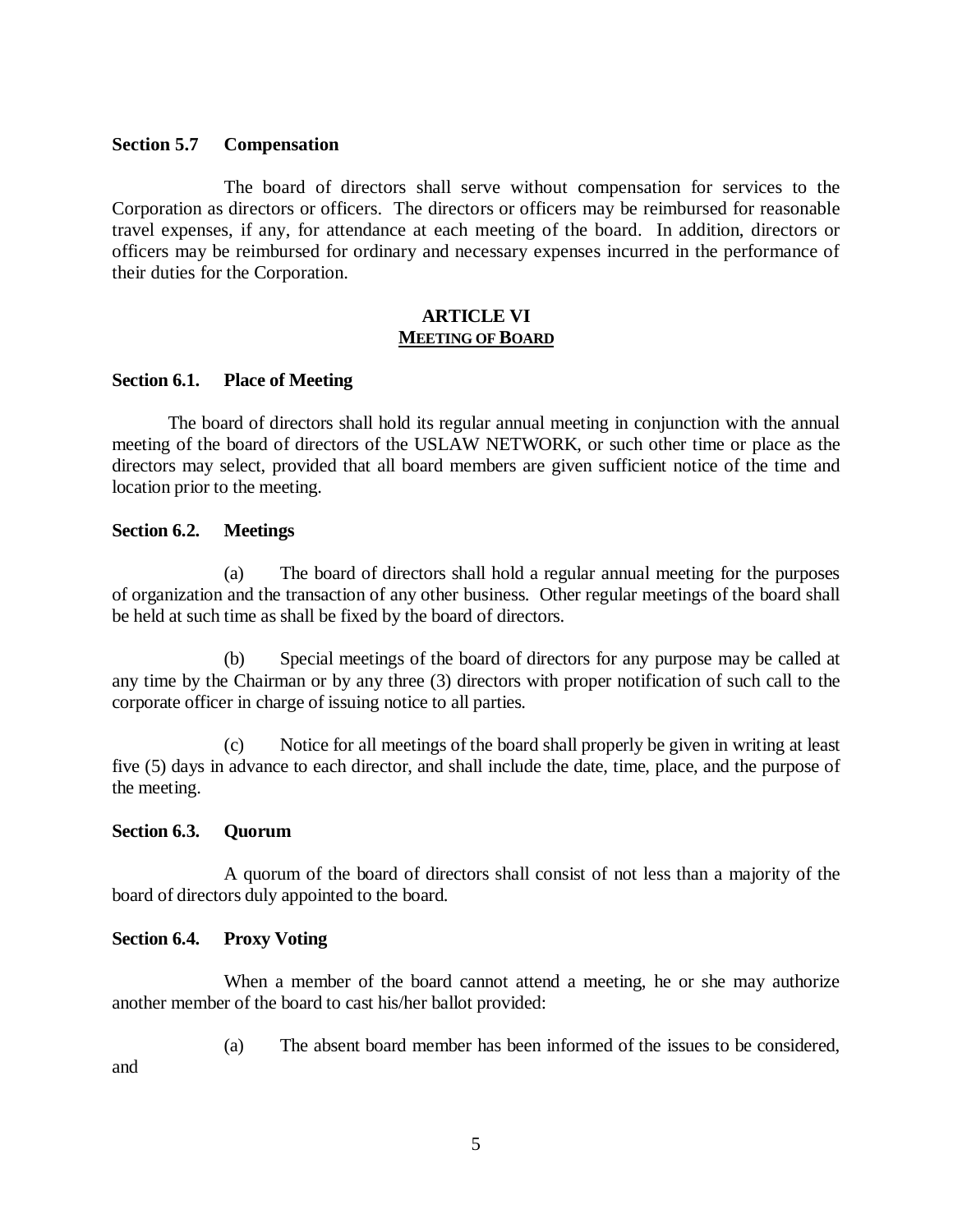(b) a signed statement by the absent member is presented authorizing the designated person to cast his or her vote.

### **Section 6.5. Electronic Mail Vote**

When a situation arises that requires action of the full board between the scheduled meeting dates, and a special meeting is not required, an electronic mail vote may be utilized. Such a vote must be ratified at the next regular meeting of the board and designated in the minutes.

### **Section 6.6. Minutes**

Minutes which accurately reflect the events of each meeting will be prepared by or under the direction of the Secretary and placed in a permanent book which he or she will maintain.

### **Section 6.7. Informal Action**

Any action required by law to be taken at a meeting of directors, or any action which may be taken at a meeting of directors, may be taken without a meeting if a consent in writing, setting forth the action so taken, is signed by all the directors.

### **ARTICLE VII POWERS AND DUTIES OF THE BOARD**

Without prejudice to any general powers designated in these bylaws or the South Carolina Nonprofit Corporation Act of 1994, and subject to the limitations contained in the same, the board shall have the following specific powers and duties:

### **Section 7.1. Appointment of Agents**

To appoint and at its discretion remove such officers or agents as it shall deem proper and to prescribe their duties.

### **Section 7.2. Business Transactions**

To sue and be sued, complain and defend in its corporate name; to sell, convey, or dispose of any property it may own; to receive and administer funds for the Corporation's taxexempt purposes; to receive, take title to, hold, and use the proceeds and income of stocks, bonds, obligations, or other securities; to take and hold by bequest, devise, gift, purchase, or lease, either absolutely or in trust, any property, real personal, or mixed, without limitation as to amount or value; to reject any or all gifts, benefits, or devises which it deems not in the best interest of the objectives and purposes of the Corporation. No director or officer of the Corporation shall have any liability for debt or obligations of the Corporation, or for any act performed in good faith on behalf of the Corporation.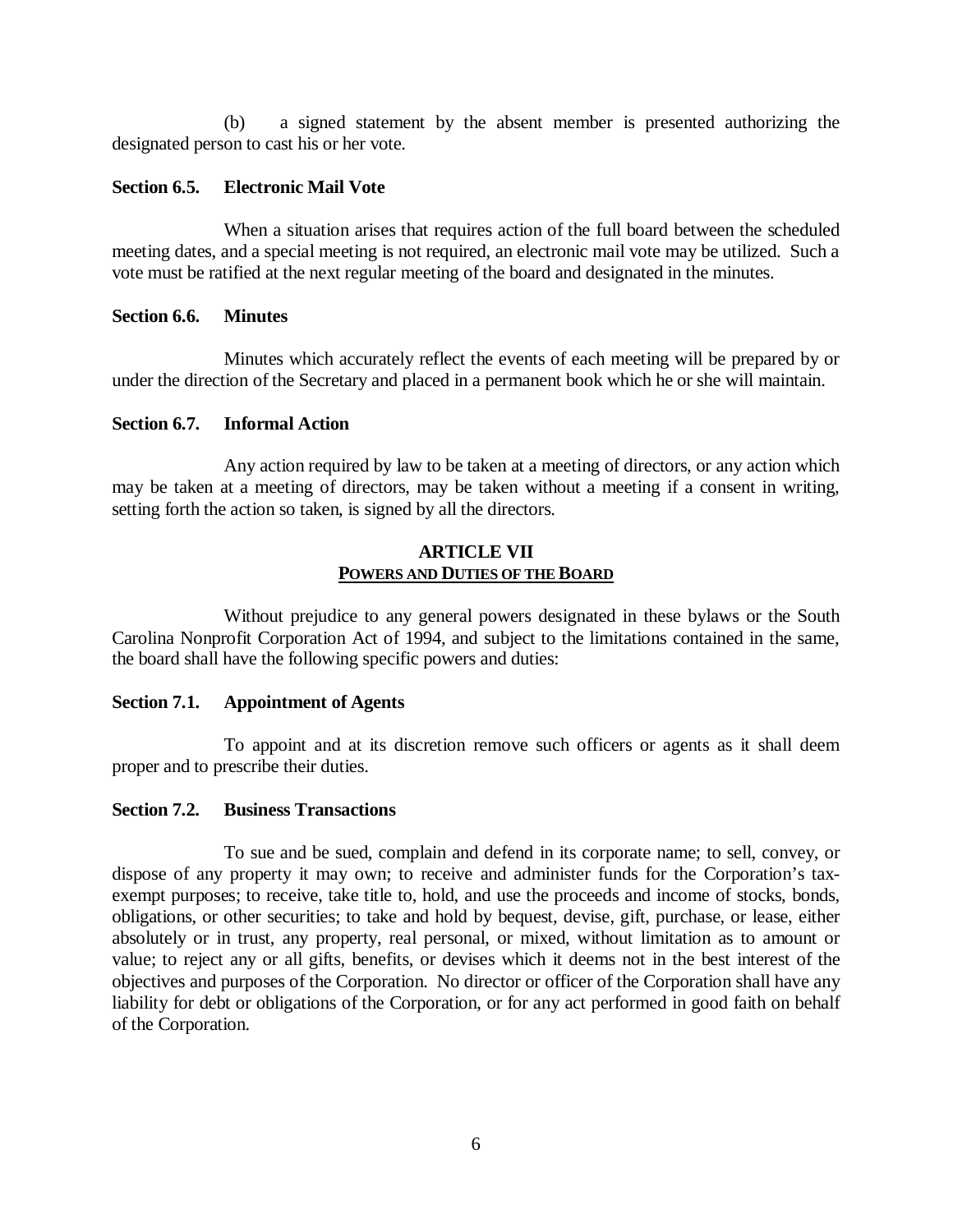#### **Section 7.3 Loans**

No loans shall be contracted on behalf of the Corporation and no evidences of indebtedness shall be issued in its name unless authorized by a resolution of the board of directors. Such authority may be general or confined to specific instances.

#### **Section 7.4. Records**

To maintain records of board proceedings and of the activities of its officers and

agents.

#### **Section 7.5. Reports**

To cause to be prepared annually in writing to be distributed at the annual meeting a report of the business and activities of the Corporation. The annual report shall express the financial condition of the Corporation. In addition, on a quarterly basis, the Treasurer shall prepare or have prepared a financial statement for the Corporation. The board of directors may cause an audit or a review to be made of the financial affairs of the Corporation if such a review is deemed necessary by a unanimous vote of the board.

### **Section 7.6. Required Distributions**

Any other provisions of this instrument notwithstanding, the board of directors will distribute its income for each tax year at such time and in such manner so that it will not become subject to the tax on undistributed income imposed by section 4942 of the Code, or corresponding provisions of any later federal tax laws.

### **Section 7.7 Prohibited Activities**

Any other provisions of this instrument notwithstanding, the board of directors will not engage in any act of self-dealing as defined in section 4941(d) of the Code, or corresponding provisions of any later federal tax laws; nor retain any excess business holdings as defined in section 4943(c) of the Code, or corresponding provisions of any later federal tax laws; nor make any investments in a manner that would incur tax liability under section 4944 of the Code, or corresponding provisions of any later federal tax laws; nor make any taxable expenditures as defined in section 4945(d) of the Code, or corresponding provisions of any later federal tax laws.

### **ARTICLE VIII OFFICERS AND EMPLOYEES**

#### **Section 8.1. Officers**

The officers of the Corporation may include a Chairman and such other officers as designated by the board of directors.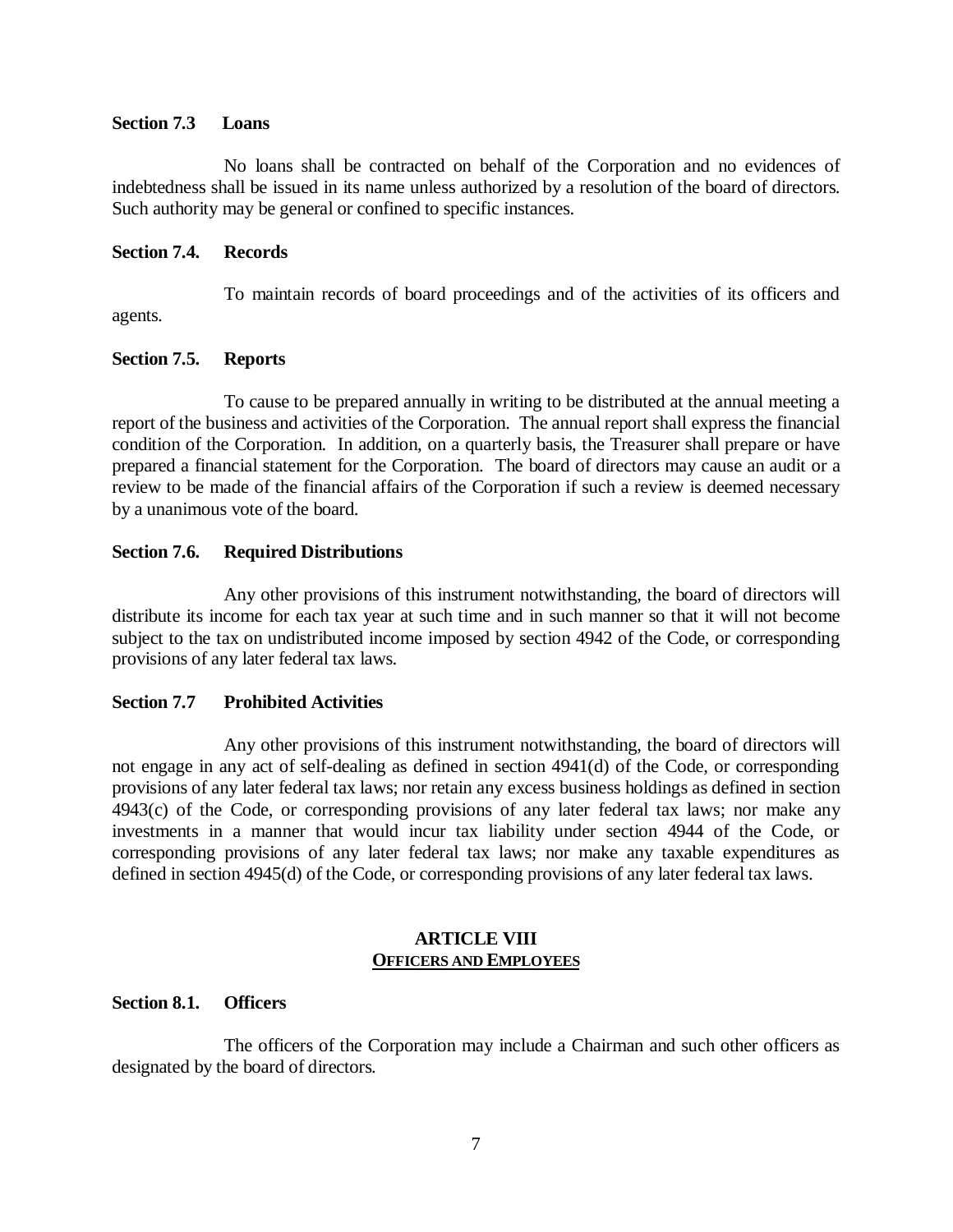### **Section 8.2. Responsibilities of Officers**

(a) Chairman. The Chairman will be the principal executive officer of the Corporation and will in general supervise and control all the business and affairs of the Corporation. The Chairman may sign, with the Secretary, Treasurer or any other proper officer of the Corporation authorized by the board of directors, any deeds, mortgages, bonds, contracts, or other instruments which the board of directors has authority to execute, except in cases where the signing and execution thereof is expressly delegated by the board of directors to some other officer or agent of the Corporation; and in general the Chairman will perform all duties incident to the office of Chairman and such other duties as may be prescribed by the board of directors from time to time.

(b) Vice-Chairman. If required by the board of directors, in the absence of the Chairman, or in the event of his/her inability or refusal to act, the Vice-Chairman will perform the duties of the Chairman, and when so acting, will have all the powers of and be subject to all the restrictions upon the Chairman. Any Vice-Chairman will perform such other duties as from time to time may be assigned to him/her by the Chairman or by the board of directors.

(c) Secretary. If required by the board of directors, the Secretary will keep the minutes of the meetings of the board of directors in a book provided for that purpose; make certain that all notices are duly given in accordance with the provisions of these bylaws or as required by law; be custodian of the corporate records and all duly authorized corporate documents; maintain a register of the address of each member of the board of directors; and in general perform all duties incident to the office of Secretary and such other duties as the Chairman or the board of directors may from time to time assign to the Secretary.

(d) Treasurer. The Treasurer will have charge and custody of, and be responsible for, all funds and securities of the Corporation; receive and give receipts for monies due and payable to the Corporation from any source whatsoever, and deposit all such monies in the name of the Corporation in such banks or other depositories as are selected in accordance with these bylaws; and in general perform all the duties incident to the office of Treasurer and such other duties as form time to time may be assigned to the Treasurer by the Chairman or by the board of directors.

(e) Employees. Staff may be appointed by the Chairman pursuant to the approval of the board of directors. The duties and responsibilities of these employees shall be set forth by the board of directors with the Chairman's input. They may be removed by the Chairman with or without cause.

#### **ARTICLE IX INDEMNIFICATION**

### **Section 9.1. Indemnification**

Subject to the limitations in these Bylaws, the Corporation shall indemnify any director, officer, or other persons who was, is, or is threatened to be made a party to a completed, pending or threatened action or proceeding fr1om any liability arising from their official capacity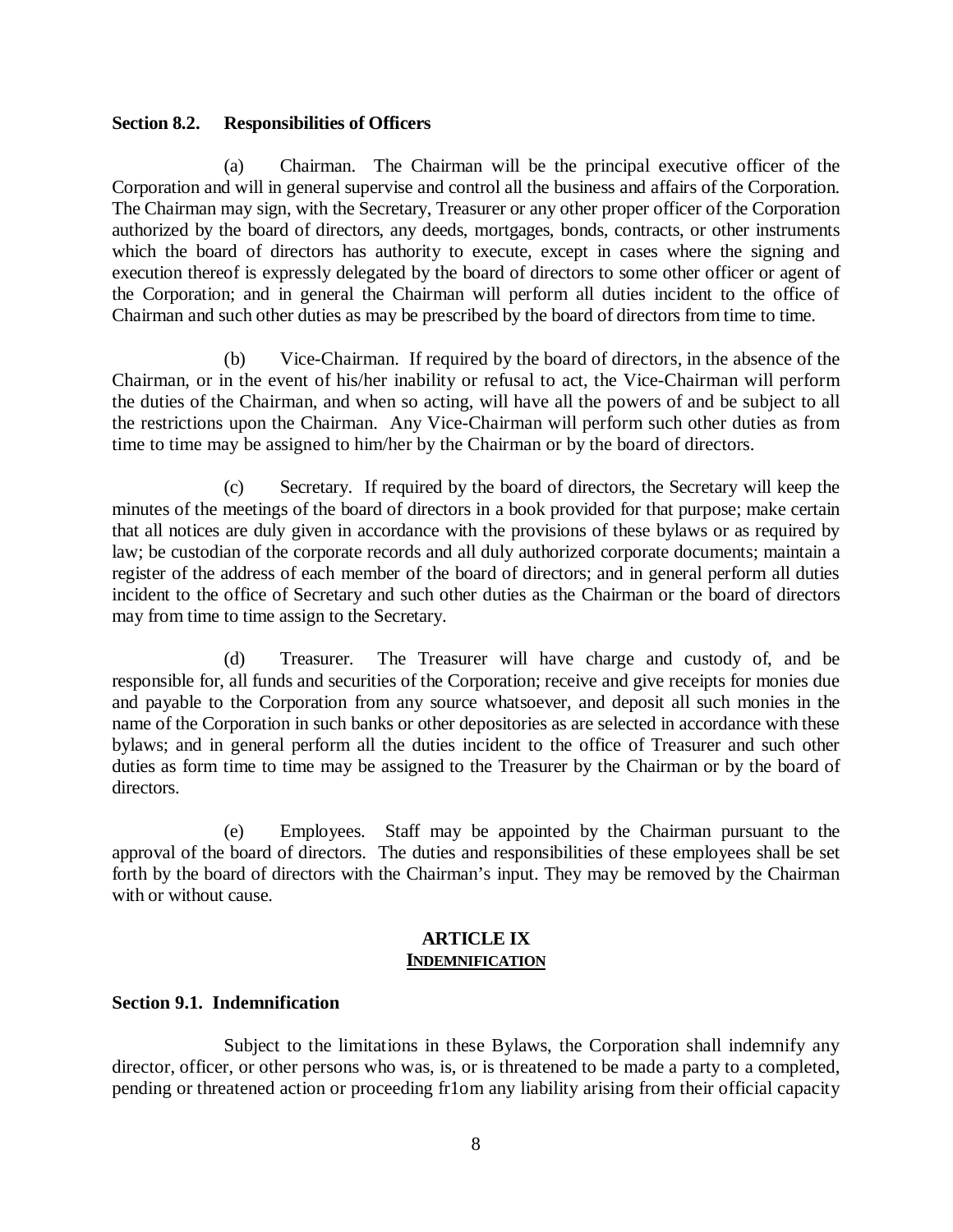with the Corporation. This indemnification shall extend to the personal representative of a deceased director, officer, or other persons if the person would, if living, be entitled to indemnification under these Bylaws.

### **Section 9.2. Costs and Expenses Covered by Indemnification**

Indemnification provided under these Bylaws shall extend to the payment of a judgment, settlement, penalty, or fine, as well as attorneys' fees, court costs, and other reasonable and necessary expenses incurred by the director, officer, or other person with respect to the action or proceeding.

### **Section 9.3. Limitation on Indemnification**

Indemnification of an individual director, officer, or other person shall be subject to the following limitations:

(a) The individual must have acted in good faith;

(b) The individual must have reasonably believed that his or her conduct was at least not opposed to the Foundation's best interest;

(c) In the case of conduct in the individual's official capacity, he or she must have reasonably believed that the conduct was in the Foundation's best interests;

(d) In the case of a criminal proceeding, the individual must not have had reasonable cause to believe that his or her conduct was unlawful;

(e) The individual cannot be indemnified in a proceeding where he or she has been adjudged liable to the Foundation in a proceeding by or in the right of the Foundation; and

(f) The individual cannot have been adjudged liable on the basis of an improper personal benefit received by the individual.

### **ARTICLE X AMENDMENTS**

Amendments to these bylaws shall be made only at a regular meeting of the board of directors where the amendment was presented to each board member at least five (5) days prior to the meeting and two-thirds (2/3) of the board affirmatively votes to adopt such an amendment.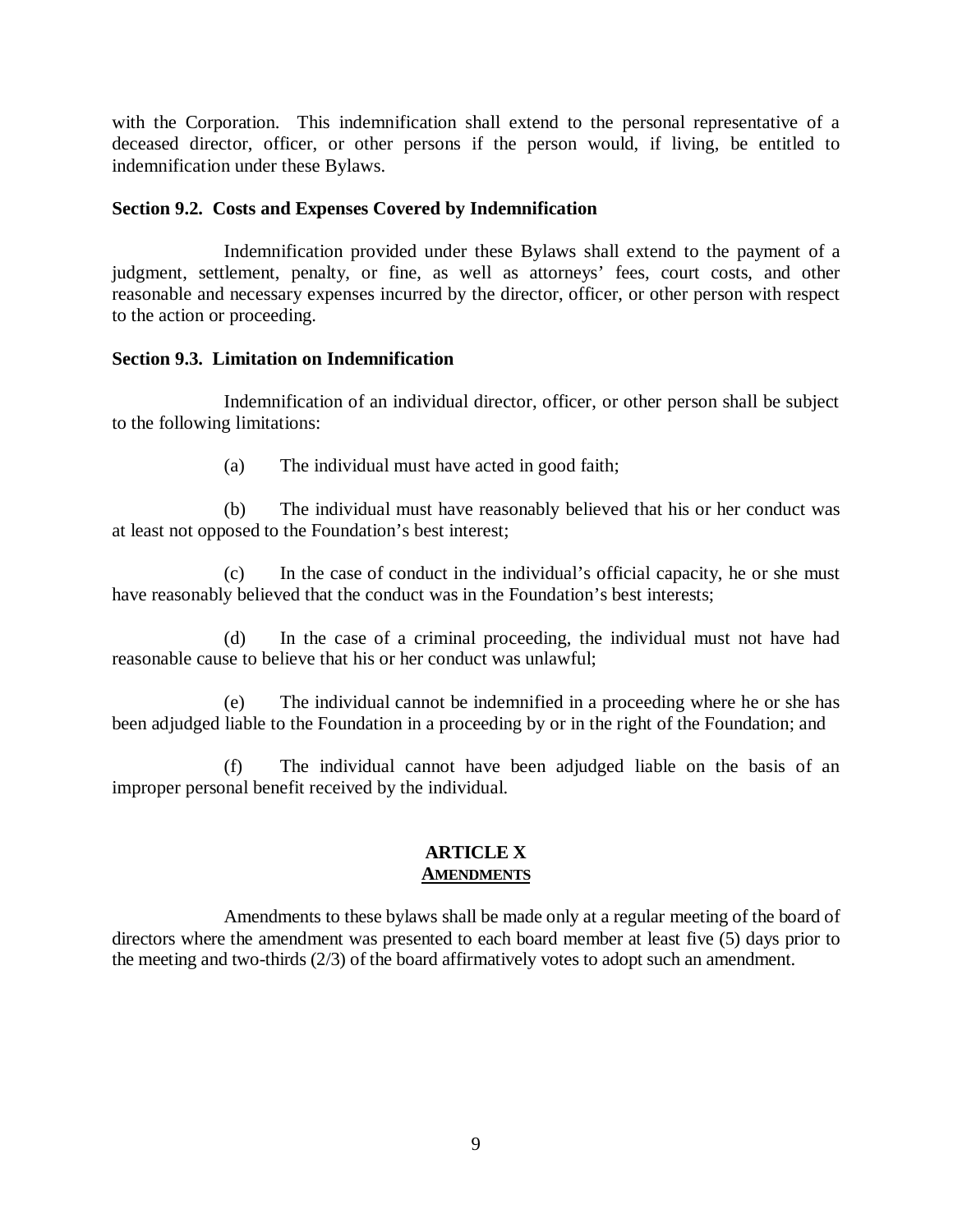This is to certify that the foregoing is a true and correct copy of bylaws of the USLAW NETWORK FOUNDATION, and that such bylaws were duly adopted by the board of directors of said Corporation on this \_\_\_\_\_\_\_ day of \_\_\_\_\_\_\_\_\_\_\_\_\_\_\_\_\_\_\_\_, 2021.

### USLAW NETWORK FOUNDATION

By:

 $Its:$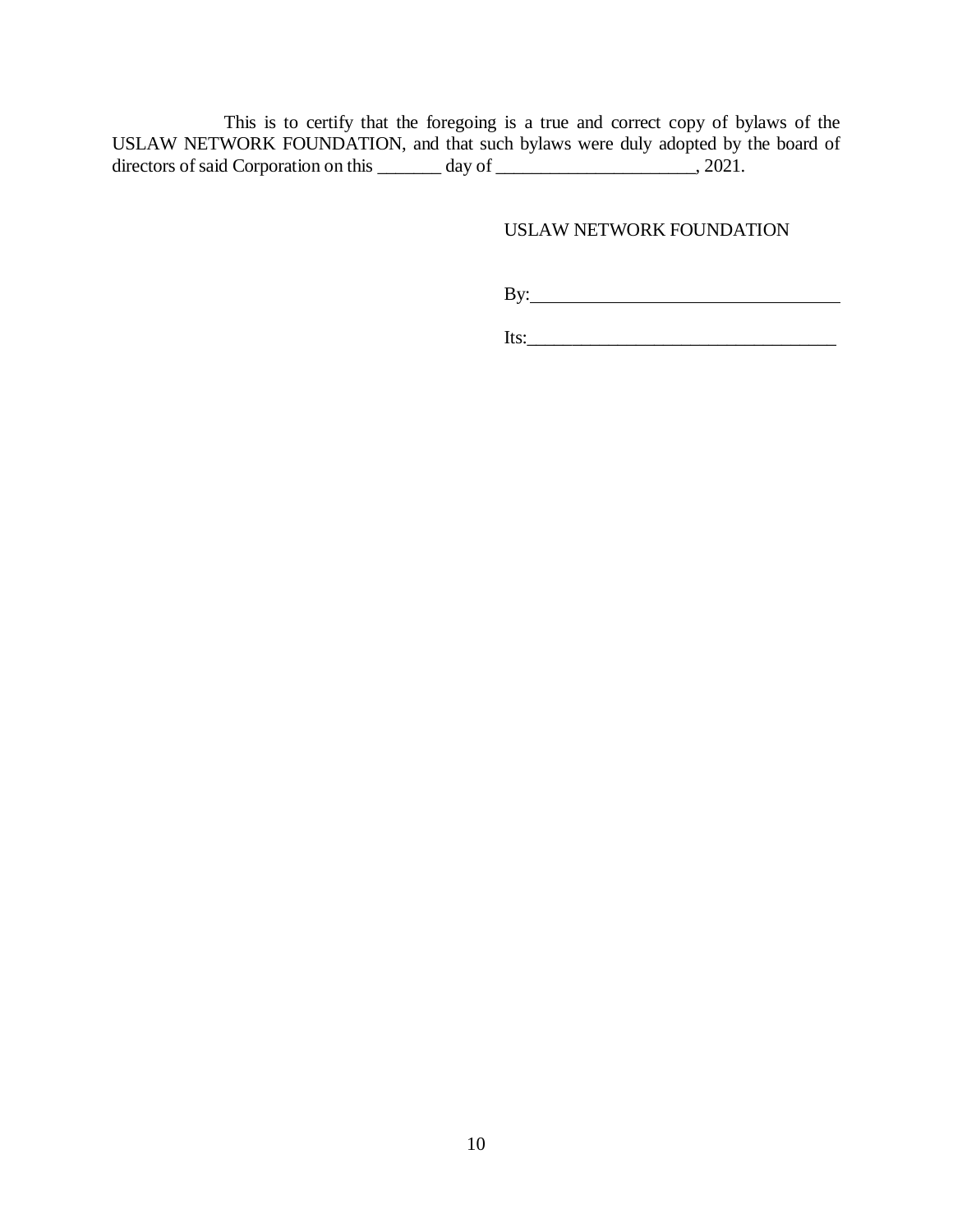# **EXHIBIT A CONFLICT OF INTEREST POLICY**

## **Article I Purpose**

The purpose of the conflict of interest policy is to protect this tax-exempt organization's (Organization) interest when it is contemplating entering into a transaction or arrangement that might benefit the private interest of an officer or director of the Organization or might result in a possible excess benefit transaction. This policy is intended to supplement but not replace any applicable state and federal laws governing conflict of interest applicable to nonprofit and charitable organizations.

# **Article II Definitions**

#### 1. **Interested Person**

Any director, principal officer, or member of a committee with governing board delegated powers, who has a direct or indirect financial interest, as defined below, is an interested person.

#### 2. **Financial Interest**

A person has a financial interest if the person has, directly or indirectly, through business, investment, or family:

**a.** An ownership or investment interest in any entity with which the Organization has a transaction or arrangement,

**b.** A compensation arrangement with the Organization or with any entity or individual with which the Organization has a transaction or arrangement, or

**c.** A potential ownership or investment interest in, or compensation arrangement with, any entity or individual with which the Organization is negotiating a transaction or arrangement. Compensation includes direct and indirect remuneration as well as gifts or favors that are not insubstantial. A financial interest is not necessarily a conflict of interest. Under Article III, Section 2, a person who has a financial interest may have a conflict of interest only if the appropriate governing board or committee decides that a conflict of interest exists.

### **Article III Procedures**

#### 1. **Duty to Disclose**

In connection with any actual or possible conflict of interest, an interested person must disclose the existence of the financial interest and be given the opportunity to disclose all material facts to the directors and members of committees with governing board delegated powers considering the proposed transaction or arrangement.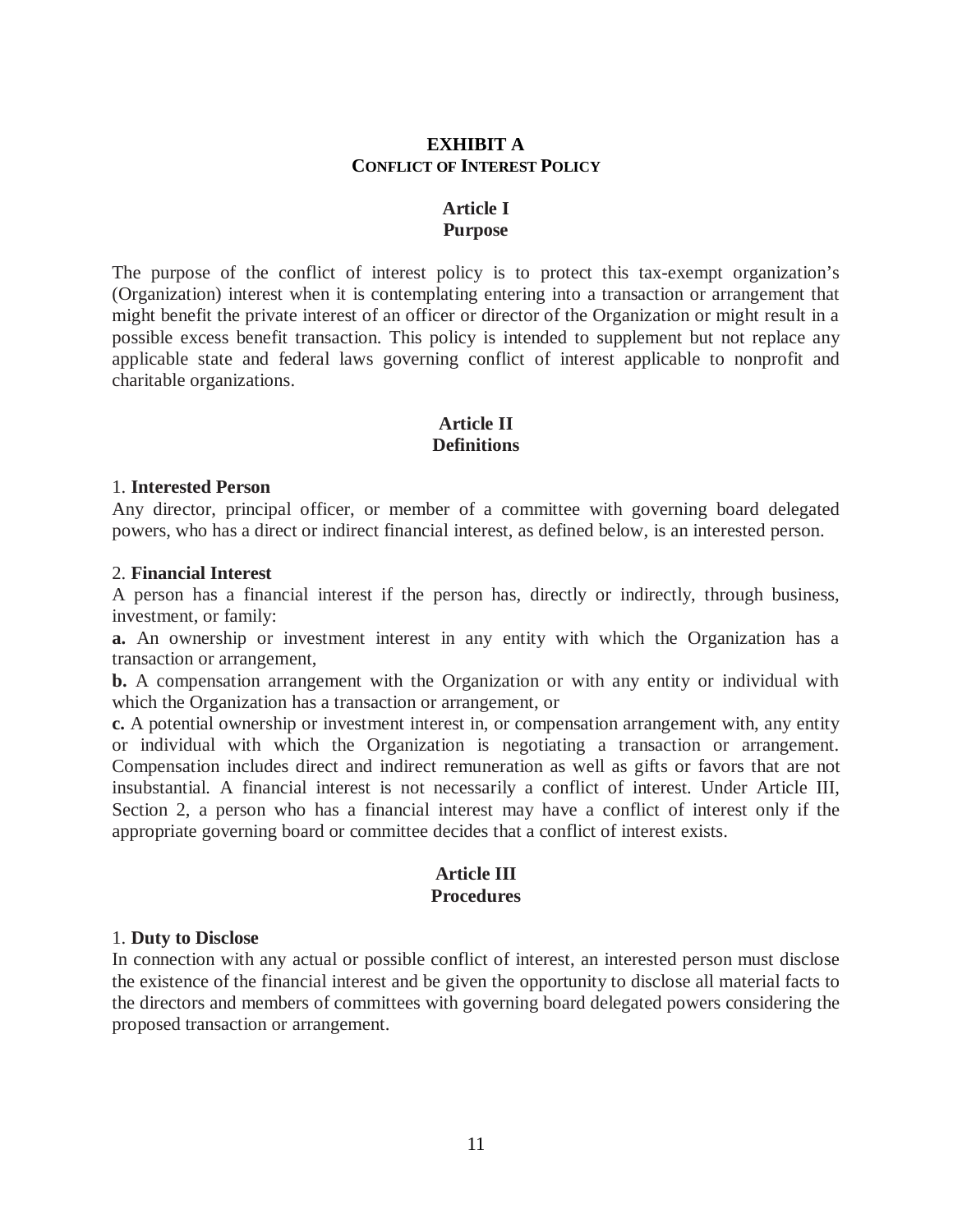### 2. **Determining Whether a Conflict of Interest Exists**

After disclosure of the financial interest and all material facts, and after any discussion with the interested person, he/she shall leave the governing board or committee meeting while the determination of a conflict of interest is discussed and voted upon. The remaining board or committee members shall decide if a conflict of interest exists.

### 3. **Procedures for Addressing the Conflict of Interest**

**a.** An interested person may make a presentation at the governing board or committee meeting, but after the presentation, he/she shall leave the meeting during the discussion of, and the vote on, the transaction or arrangement involving the possible conflict of interest.

**b.** The chairperson of the governing board or committee shall, if appropriate, appoint a disinterested person or committee to investigate alternatives to the proposed transaction or arrangement.

**c.** After exercising due diligence, the governing board or committee shall determine whether the Organization can obtain with reasonable efforts a more advantageous transaction or arrangement from a person or entity that would not give rise to a conflict of interest.

**d.** If a more advantageous transaction or arrangement is not reasonably possible under circumstances not producing a conflict of interest, the governing board or committee shall determine by a majority vote of the disinterested directors whether the transaction or arrangement is in the Organization's best interest, for its own benefit, and whether it is fair and reasonable. In conformity with the above determination it shall make its decision as to whether to enter into the transaction or arrangement.

### 4. **Violations of the Conflicts of Interest Policy**

**a.** If the governing board or committee has reasonable cause to believe a member has failed to disclose actual or possible conflicts of interest, it shall inform the member of the basis for such belief and afford the member an opportunity to explain the alleged failure to disclose.

**b.** If, after hearing the member's response and after making further investigation as warranted by the circumstances, the governing board or committee determines the member has failed to disclose an actual or possible conflict of interest, it shall take appropriate disciplinary and corrective action.

### **Article IV Records of Proceedings**

The minutes of the governing board and all committees with board delegated powers shall contain:

**a.** The names of the persons who disclosed or otherwise were found to have a financial interest in connection with an actual or possible conflict of interest, the nature of the financial interest, any action taken to determine whether a conflict of interest was present, and the governing board's or committee's decision as to whether a conflict of interest in fact existed.

**b.** The names of the persons who were present for discussions and votes relating to the transaction or arrangement, the content of the discussion, including any alternatives to the proposed transaction or arrangement, and a record of any votes taken in connection with the proceedings.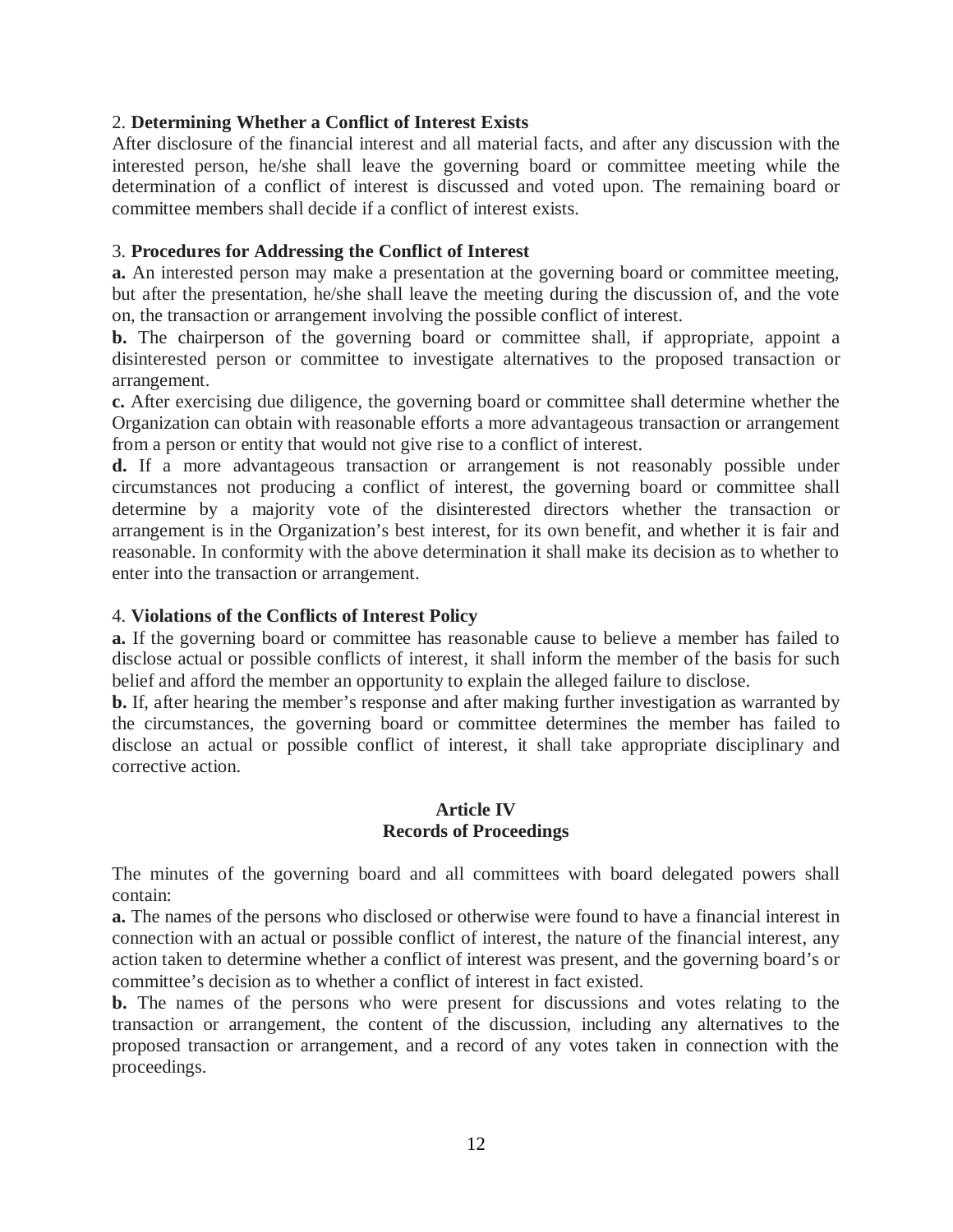### **Article V Compensation**

**a.** A voting member of the governing board who receives compensation, directly or indirectly, from the Organization for services is precluded from voting on matters pertaining to that member's compensation.

**b.** A voting member of any committee whose jurisdiction includes compensation matters and who receives compensation, directly or indirectly, from the Organization for services is precluded from voting on matters pertaining to that member's compensation.

**c.** No voting member of the governing board or any committee whose jurisdiction includes compensation matters and who receives compensation, directly or indirectly, from the Organization, either individually or collectively, is prohibited from providing information to any committee regarding compensation.

### **Article VI Annual Statements**

Each director, principal officer and member of a committee with governing board delegated powers shall annually sign a statement which affirms such person:

**a.** Has received a copy of the conflicts of interest policy,

**b.** Has read and understands the policy,

**c.** Has agreed to comply with the policy, and

**d.** Understands the Organization is charitable and in order to maintain its federal tax exemption it must engage primarily in activities which accomplish one or more of its tax-exempt purposes.

### **Article VII Periodic Reviews**

To ensure the Organization operates in a manner consistent with charitable purposes and does not engage in activities that could jeopardize its tax-exempt status, periodic reviews shall be conducted. The periodic reviews shall, at a minimum, include the following subjects:

**a.** Whether compensation arrangements and benefits are reasonable, based on competent survey information, and the result of arm's length bargaining.

**b.** Whether partnerships, joint ventures, and arrangements with management organizations conform to the Organization's written policies, are properly recorded, reflect reasonable investment or payments for goods and services, further charitable purposes and do not result in inurement, impermissible private benefit or in an excess benefit transaction.